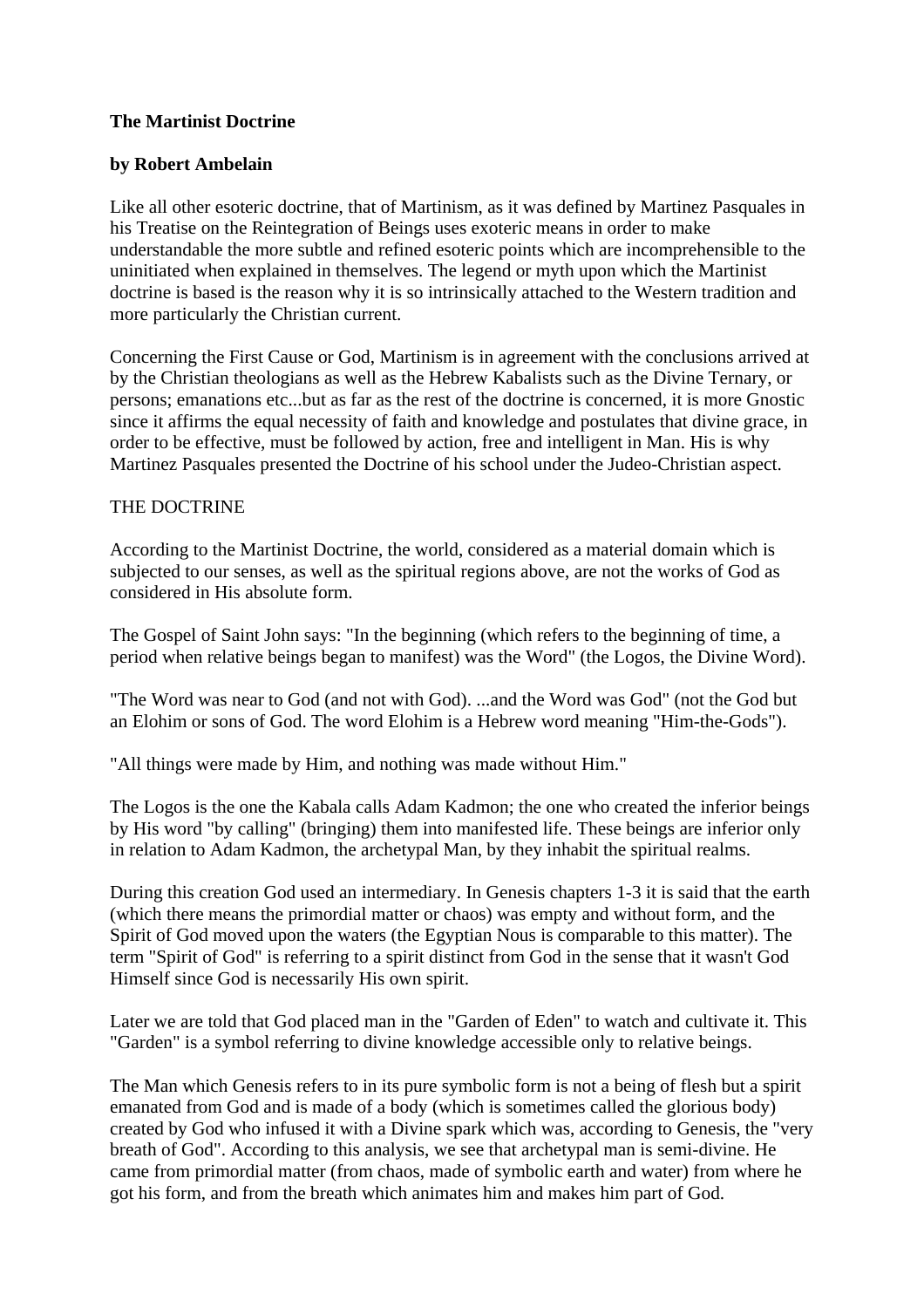Adam and the creative logos are the same thing. However, Adam and the Redemptory Logos are two different beings.

Parallel to Adam Kadmon, there were other beings from a previous creation. These beings were of a different nature and plane. These were the "Angels" of which it is said that "some were good and others evil". They got those qualities according to their fulfillment of the plan for which they were emanated from God. The "good" Angels were the ones who reintegrated after their mission was over and the evil ones were the ones who refused to reintegrate, choosing the self instead of the All-in-God. The "evil" Angels are the ones who withdrew themselves from God by an act of free will. They are the ones referred to by Pasquales as the "perverse beings".

Since anything that is corrupt tends by its very nature to corrupt other things, especially in the spiritual realms, these perverse beings of which the collectivity becomes an egregore of evil, symbolized by the serpent, was jealous of this being (Adam) who was superior to them and an image of God from whom they pretended to have withdrawn. These beings acted telepathically on Adam and incited him to go beyond the limits of his natural possibilities.

Being mixed by nature, half corporeal and half spiritual, as well as androgynous, Archetypal Man was to maintain a certain harmony, a necessary equilibrium in the domain where God put him. He was to be the Architect of the Universe more subtle than our own, the "kingdom" which was not of this world as mentioned in the Gospels.

Under the impulse of the perverse beings, Archetypal Man made himself an independent demiurge, thereby breaking the very laws he was ordained to observe. He dared to make himself a creator in turn and to be equal to God by his deeds. By attempting this feat, Archetypal Man only modified his original destiny. It is from this tradition that comes the custom of dedicating to the Gods or God the first fruits of the harvest or the first-born of a flock. And since God alone in his infinite possibilities can create or extract something out of nothingness, Archetypal man could only modify what already existed.

Archetypal Man, by wanting to create spiritual beings, only objectified his own concepts. By wanting to give them a body he only integrated them into grosser matter. By wanting to animate chaos, he only trapped himself.

In effect, God being the "I am that I am" rejects the possibility that any oblivion could exist. In order to create primitive matter, God only removed part of His infinite perfections from a part of His infinite essence. This partial retraction of His spiritual perfection resulted in the creation of a relative material imperfection. This is why in this world the creation of whatever it may be can never be perfect since it is not of God.

By imitating the absolute, Adam Kadmon tried to create the first matter. Being an inexperienced alchemist, to attempt such an endeavor only precipitated his fall.

Archetypal Man is an androgynous being: both male and female, positive and negative. It is the negative, feminine element that Adam is going to objectify outside himself. It is the left, feminine, passive, lunary, material side that he is going to separate from the right, masculine, active, solar, spiritual side. This is what gave birth to Eva, the Archetypal Woman.

It is this new matter, the Eva or Archetypal Woman, that Adam penetrated in order to create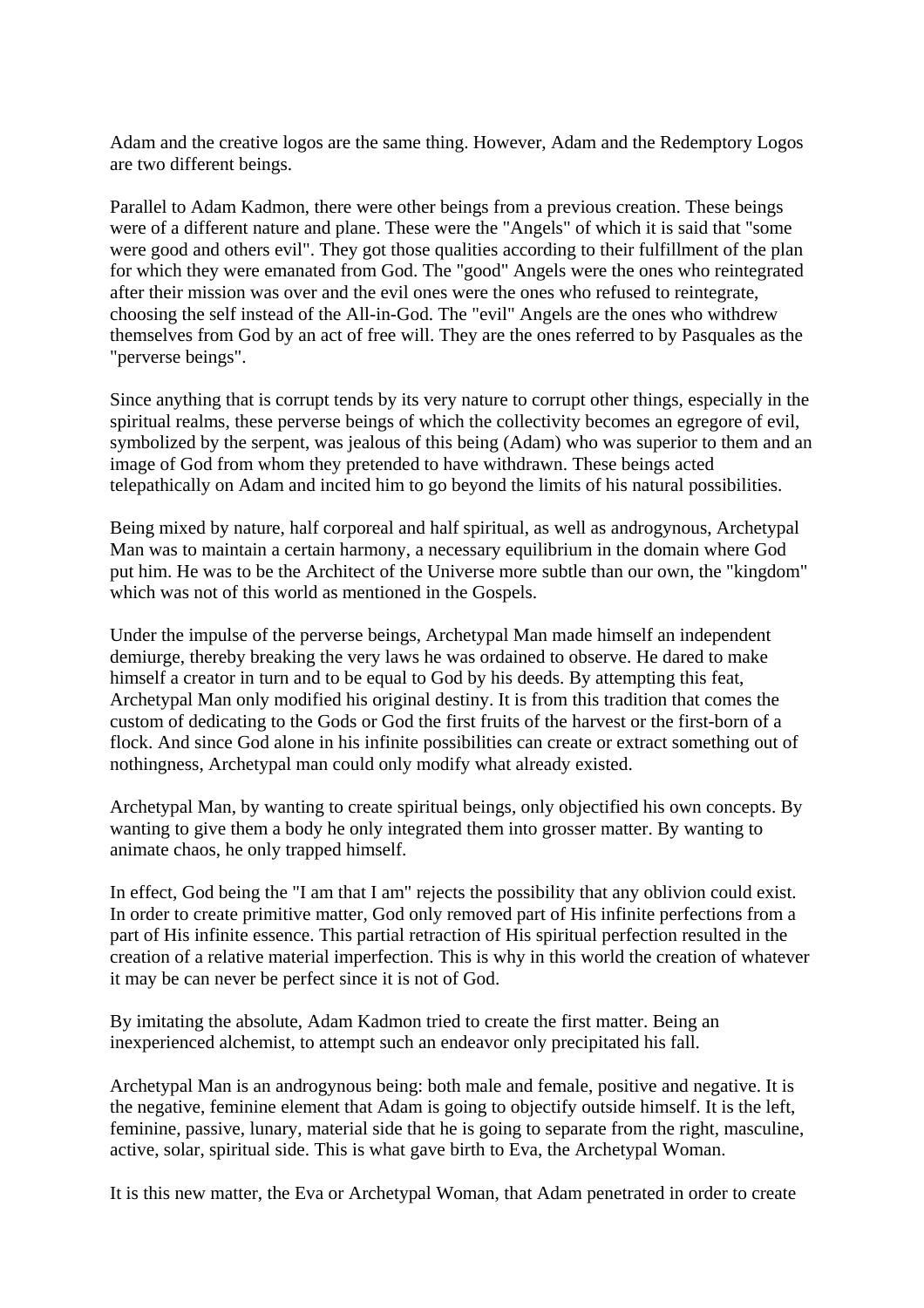life. The Archetypal Man thus degraded himself by trying to be like God. This new domain is what the Gnostics called the "hylic" world, which is our material universe filled with pain and imperfections. The little good that exists here comes from the virtues of Archetypal Man. Since being split into two beings, the sum of these imperfections cannot be in its totality with those two beings apart...thus we have the fall.

This is why the old cults deified nature. She was the mother of all that "was under the heavens". Isis, Eva, Demeter, Rea, Cybele, Erzulie, are the symbols of the material nature which is emanated from Adam Kadmon, personified under the aspects of the "Black Virgins" who are symbols of the prima materia.

The superior essence of Adam Kadmon thus integrated in the new matter to become the new SULPHUR, which is the alchemical expression referring to the soul of the world. The second essence which is the plastic mediator, that which constituted the "form" of Adam, his superior double became the MERCURY of the alchemists, referring to what the occultists call the astral world or intermediary world.

The matter which is from the second chaos, which is the SALT of the alchemists, is what became the support, receptacle or prison.

#### ADAM=SULPHUR

#### EVA=SALT

#### CAIN=MERCURY

This is why universal matter is alive and, also, why it can be more or less conscious and intelligent in its manifestations. Through the four kingdoms of nature; mineral, vegetable, animal and human, it is the Archetypal man, the Adam Kadmon, the demiurgic intelligence who is in action dispersed and imprisoned. This new universe also became the refuge of the fallen angels. They came into it in order to be further away from the Absolute.

The perverse beings thus have a primordial interest to see that man, dispersed but everywhere present in matter which constitutes the visible universe, continues to organize and animate this domain which they have claimed.

Just as the soul of Archetypal Man is prisoner of Universal matter, so the soul of individual man is prisoner of the physical body. Physical death and the reincarnations which follow are the means through which the fallen entities exercise their control over man.

The Wisdom, Strength and Beauty that are still manifesting in this material universe are the efforts of Archetypal Man to regain his position which he occupied before the fall. The opposite qualities are being manifested by the fallen entities so as to maintain the climate that they made him create in order to exist as they wanted when they refused to re-enter Omneity.

Archetypal man will not regain his first splendor and freedom unless he separates himself from this matter which binds him everywhere. For this to occur, all his individual cells (individual human beings) will have, after their natural death, to reconstitute the archetype by REINTEGRATING, thus escaping the cycles of reincarnation.

Only then will the Microcosm remake the Macrocosm. The individual human beings, who are